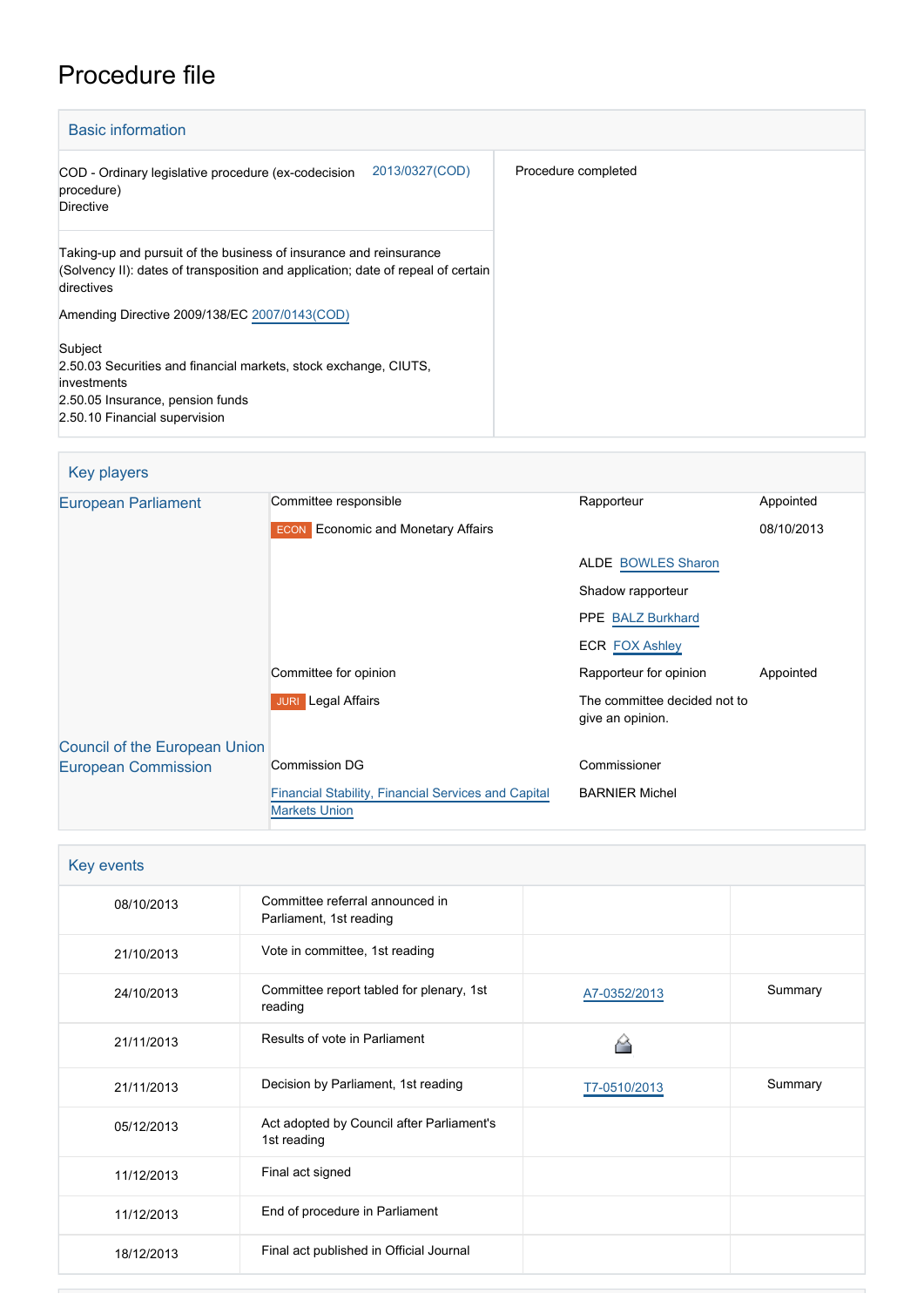| 2013/0327(COD)                                                                                   |
|--------------------------------------------------------------------------------------------------|
| COD - Ordinary legislative procedure (ex-codecision procedure)                                   |
| Legislation                                                                                      |
| Directive                                                                                        |
| Amending Directive 2009/138/EC 2007/0143(COD)                                                    |
| Treaty on the Functioning of the EU TFEU 053-p1; Treaty on the Functioning<br>of the EU TFEU 062 |
| Rules of Procedure EP 159                                                                        |
| Procedure completed                                                                              |
| ECON/7/14144                                                                                     |
|                                                                                                  |

#### Documentation gateway

| Legislative proposal                                               | COM(2013)0680  | 02/10/2013 | EC. | Summary |
|--------------------------------------------------------------------|----------------|------------|-----|---------|
| Committee report tabled for plenary, 1st<br>reading/single reading | A7-0352/2013   | 24/10/2013 | EP  | Summary |
| Text adopted by Parliament, 1st reading/single<br>reading          | T7-0510/2013   | 21/11/2013 | EP  | Summary |
| Draft final act                                                    | 00098/2013/LEX | 11/12/2013 | CSL |         |
| Commission response to text adopted in plenary                     | SP(2014)87     | 30/01/2014 | EC  |         |

# Additional information National parliaments **[IPEX](http://www.ipex.eu/IPEXL-WEB/dossier/dossier.do?code=COD&year=2013&number=0327&appLng=EN)** European Commission **[EUR-Lex](http://ec.europa.eu/prelex/liste_resultats.cfm?CL=en&ReqId=0&DocType=COD&DocYear=2013&DocNum=0327)**

| Final act                                                 |  |
|-----------------------------------------------------------|--|
| Directive 2013/58<br>OJ L 341 18.12.2013, p. 0001 Summary |  |

### Taking-up and pursuit of the business of insurance and reinsurance (Solvency II): dates of transposition and application; date of repeal of certain directives

PURPOSE: to postpone the dates of transposition and application of Directive 2009/138/EC on the taking-up and pursuit of the business of Insurance and Reinsurance (Solvency II) and the date of repeal of certain Directives.

PROPOSED ACT: Directive of the European Parliament and of the Council.

ROLE OF THE EUROPEAN PARLIAMENT: the European Parliament decides in accordance with the ordinary legislative procedure and on an equal footing with the Council.

BACKGROUND: [Directive 2009/138/EC](http://www.europarl.europa.eu/oeil/popups/ficheprocedure.do?reference=2007/0143(COD)&l=en) (Solvency II) provides a modern, risk-based system for the regulation and supervision of European insurance and reinsurance undertakings.

On 19 January 2011, the Commission adopted a proposal to amend Directive 2009/138/EC [\(Omnibus II](http://www.europarl.europa.eu/oeil/FindByProcnum.do?lang=en&procnum=COD/2011/0006)) in order to:

- take into account the new supervisory architecture for insurance and namely the setting up of the European Insurance and Occupational Pensions Agency (EIOPA) on 1 January 2011;
- adapt Directive 2009/138/EC to the entry into force of the Lisbon Treaty which required the adjustment of empowerments for the Commission to adopt implementing measures to empowerments for the Commission to adopt implementing and delegated acts.

The deadline for transposition and application of Directive 2009/138/EC was initially 31 October 2012 and 1 November 2012 respectively, but